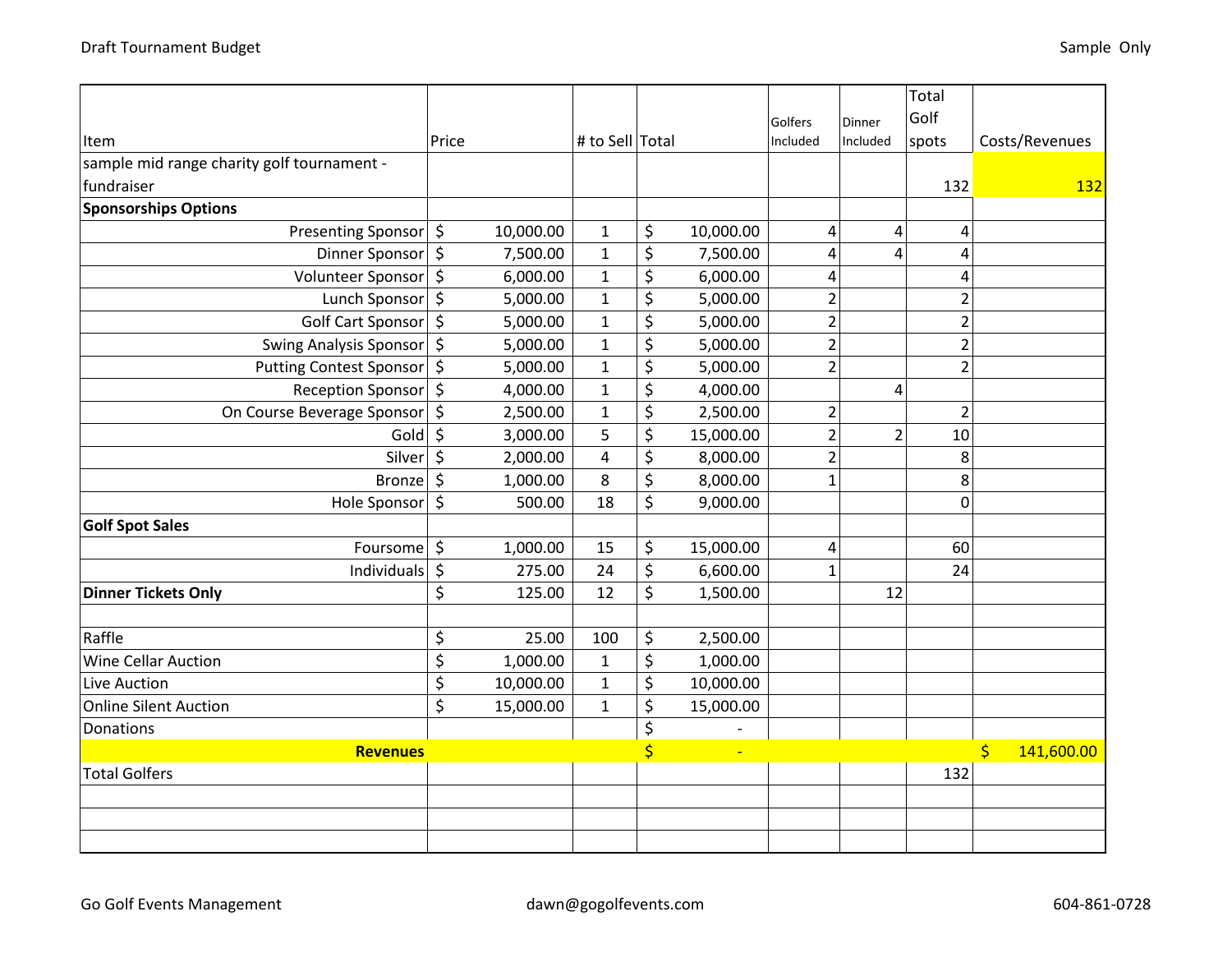|                                                   |                     |                 |                 |          |          | Total |                 |
|---------------------------------------------------|---------------------|-----------------|-----------------|----------|----------|-------|-----------------|
|                                                   |                     |                 |                 | Golfers  | Dinner   | Golf  |                 |
| Item                                              | Price               | # to Sell Total |                 | Included | Included | spots | Costs/Revenues  |
|                                                   |                     |                 |                 |          |          |       |                 |
| <b>Expenses</b>                                   |                     |                 |                 |          |          |       |                 |
| Golf Course (Golfers) \$                          | 55.00               | 128             | \$<br>7,040.00  |          |          |       |                 |
| Golfer Power Carts                                | \$<br>25.00         | 64              | \$<br>1,600.00  |          |          |       |                 |
| Box or burger Lunch                               | \$<br>20.00         | 128             | \$<br>2,560.00  |          |          |       |                 |
| Buffet Dinner                                     | $\zeta$<br>45.00    | 128             | \$<br>5,760.00  |          |          |       |                 |
| Dinner Wine                                       | \$<br>50.00         | 40              | \$<br>2,000.00  |          |          |       |                 |
| Tents (on course)                                 | \$<br>50.00         | 20              | \$<br>1,000.00  |          |          |       |                 |
| Cooler Bags (tee gift with sponsors logos)        | $\zeta$<br>15.00    | 140             | \$<br>2,100.00  |          |          |       |                 |
| Volunteer Shirts                                  | $\zeta$<br>30.00    | 30              | \$<br>900.00    |          |          |       |                 |
| Volunteer Golf Carts                              | \$<br>40.00         | 10              | \$<br>400.00    |          |          |       |                 |
| volunteer breakfasts                              | \$<br>10.00         | 30              | \$<br>300.00    |          |          |       |                 |
| Volunteer lunches                                 | $\zeta$<br>15.00    | 30              | \$<br>450.00    |          |          |       |                 |
| Volunteer dinners                                 | \$<br>20.00         | 30              | \$<br>600.00    |          |          |       |                 |
| Program (Yardage book) Design                     | \$<br>700.00        | $\mathbf{1}$    | \$<br>700.00    |          |          |       |                 |
| Program Print   \$                                | 3.00                | 150             | \$<br>450.00    |          |          |       |                 |
| Live Auction Bid Card Design                      | \$<br>300.00        | $\mathbf{1}$    | \$<br>300.00    |          |          |       |                 |
| Live auction Cards Print \$                       | 1.00                | 150             | \$<br>150.00    |          |          |       |                 |
| Tournament/Auction Website                        | \$<br>500.00        | $\mathbf{1}$    | \$<br>500.00    |          |          |       |                 |
| Silent Auction Online Management                  | \$<br>2,500.00      | $1\,$           | \$<br>2,500.00  |          |          |       |                 |
| <b>Audio Visual</b>                               | \$<br>2,500.00      | $\mathbf{1}$    | \$<br>2,500.00  |          |          |       |                 |
| <b>Tournament Administration &amp; Production</b> | \$<br>25,000.00     | $\mathbf{1}$    | \$<br>25,000.00 |          |          |       |                 |
| Travel                                            | \$<br>500.00        | $\mathbf{1}$    | \$<br>500.00    |          |          |       |                 |
| Postage                                           | $\zeta$<br>200.00   | $\mathbf 1$     | \$<br>200.00    |          |          |       |                 |
| Courier                                           | \$<br>500.00        | $\mathbf{1}$    | \$<br>500.00    |          |          |       |                 |
| Taxes                                             | $\zeta$<br>6,000.00 | $\mathbf{1}$    | \$<br>6,000.00  |          |          |       |                 |
| Gratuities                                        | \$<br>2,000.00      | $\mathbf{1}$    | \$<br>2,000.00  |          |          |       |                 |
| Thank you Gifts/Cards                             | \$<br>1,500.00      | $\mathbf{1}$    | \$<br>1,500.00  |          |          |       |                 |
| Misc.                                             | \$<br>2,000.00      | $\mathbf{1}$    | \$<br>2,000.00  |          |          |       |                 |
|                                                   |                     |                 |                 |          |          |       |                 |
| <b>Total expenses</b>                             |                     |                 | \$<br>69,510.00 |          |          |       | \$<br>69,510.00 |